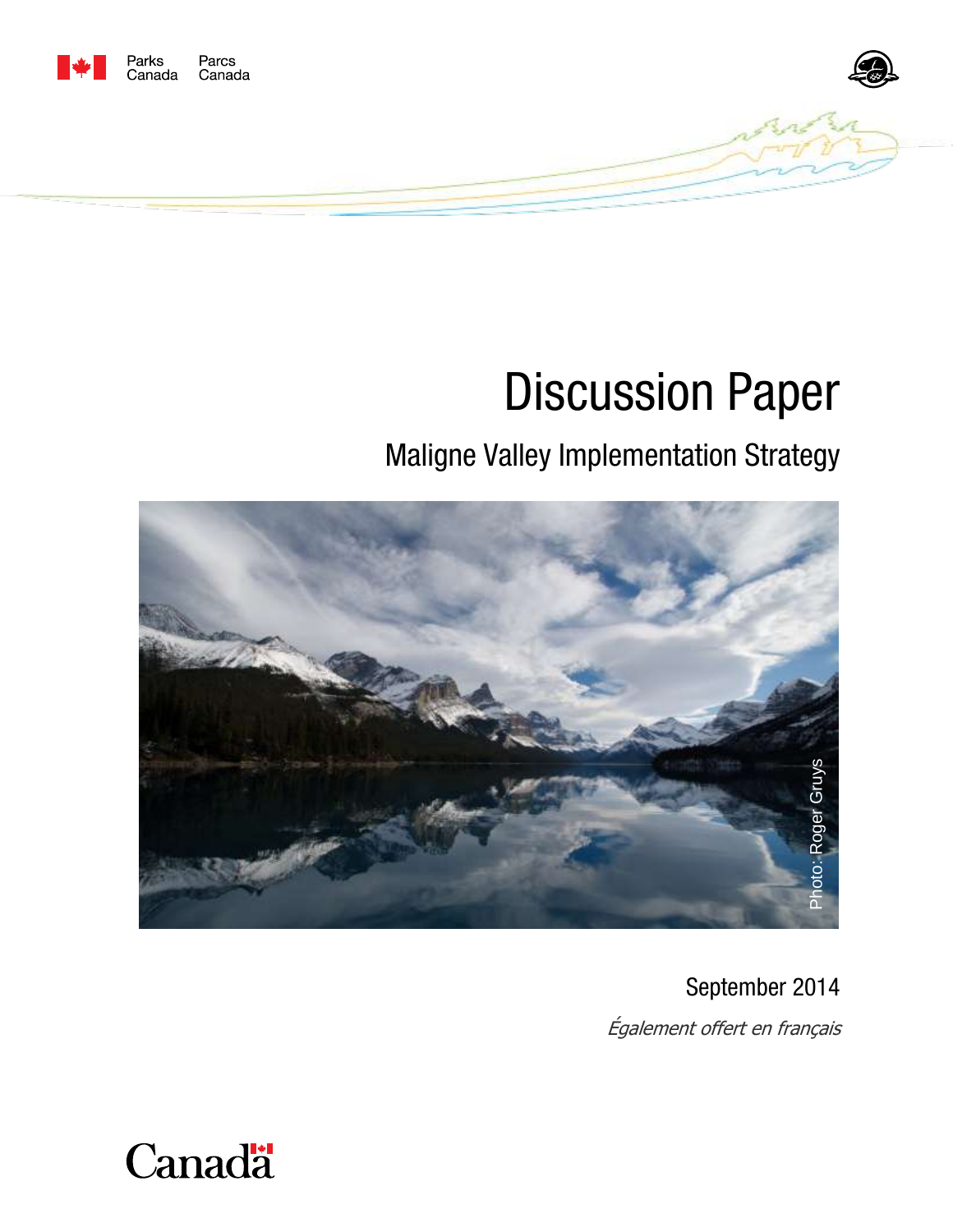

## **Context**

In 2013, Parks Canada announced its intention to develop an Implementation Strategy for the Maligne Valley. The *Maligne Valley Implementation Strategy* will guide Parks Canada's work in the valley over the next 5 to 10 years. The Strategy will build on direction in the *Jasper National Park Management Plan* (2010) concerning the Maligne Valley. The management plan identifies the main challenges in the valley that need to be addressed and sets out a vision and broad objectives for the

To obtain a more detailed background document about the *Maligne Valley Implementation Strategy*, please e-mail us at: maligne@pc.gc.ca

future. The *Maligne Valley Implementation Strategy* will take that work one step further, by articulating concrete and detailed actions to realize that vision.

The development of the Maligne Valley Implementation Strategy will also support the National Conservation Plan, by conserving one of Canada's special places and connecting Canadians to nature.

This *Discussion Paper* describes the main actions that Parks Canada is proposing to implement in the Maligne Valley to:

- maintain or restore ecological integrity (e.g. improving conditions for wildlife)
- enhance visitor experience (e.g. refreshing visitor facilities)
- foster public appreciation and understanding (e.g. providing new interpretive programs)



This document is a draft for public review and comment. Parks Canada will consider feedback from the public, Aboriginal groups and key stakeholders when refining the actions presented in this *Discussion Paper*, and evaluating options, alternatives, and potential impacts. Following a public and Aboriginal review period, which will include public meetings and opportunities to comment, we will prepare a final *Maligne Valley Implementation Strategy* for consideration by the Superintendent of Jasper National Park.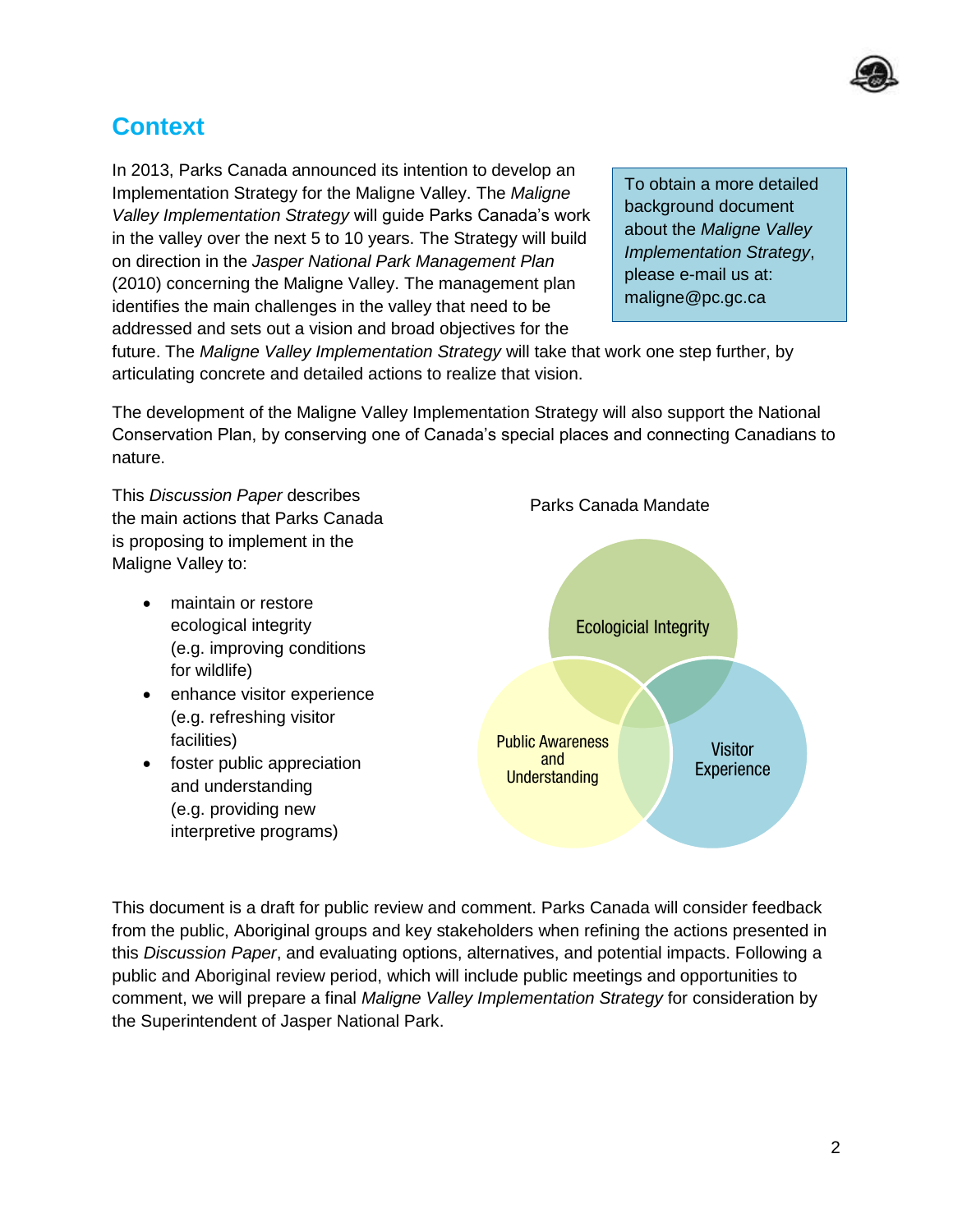

# **Reviewing the Proposed Actions**

Although many proposed actions in this document advance more than one aspect of Parks Canada's mandate, they have been organized into the following sections for simplicity's sake:

- Improving Visitor Experience along the Maligne Road and Maligne Lake Day Use Area
- Improving Visitor Experience in Wilderness Areas
- Improving Ecological Integrity
- Strengthening Aboriginal Relationships
- Managing Growth and Development

Each section begins with a summary of the current situation in the Maligne Valley and the main challenges and opportunities identified in the management plan and *Maligne Valley Situation Analysis*. We then describe the actions we are proposing to address the challenges and transform the opportunities into reality.

For more information about the current situation, challenges and opportunities in the Maligne Valley, visit our website at: <http://www.pc.gc.ca/eng/pn-np/ab/jasper/plan/maligne.aspx> *or* request a copy of the *Maligne Valley Situation Analysis* by e-mailing: maligne@pc.gc.ca

Parks Canada already carries out many different activities in the valley such as, fire management, non-native plant control, highway maintenance, garbage removal and roving interpretive programs. Unless otherwise specified, we will continue that work and add the new actions proposed in this *Discussion Paper* to our workload.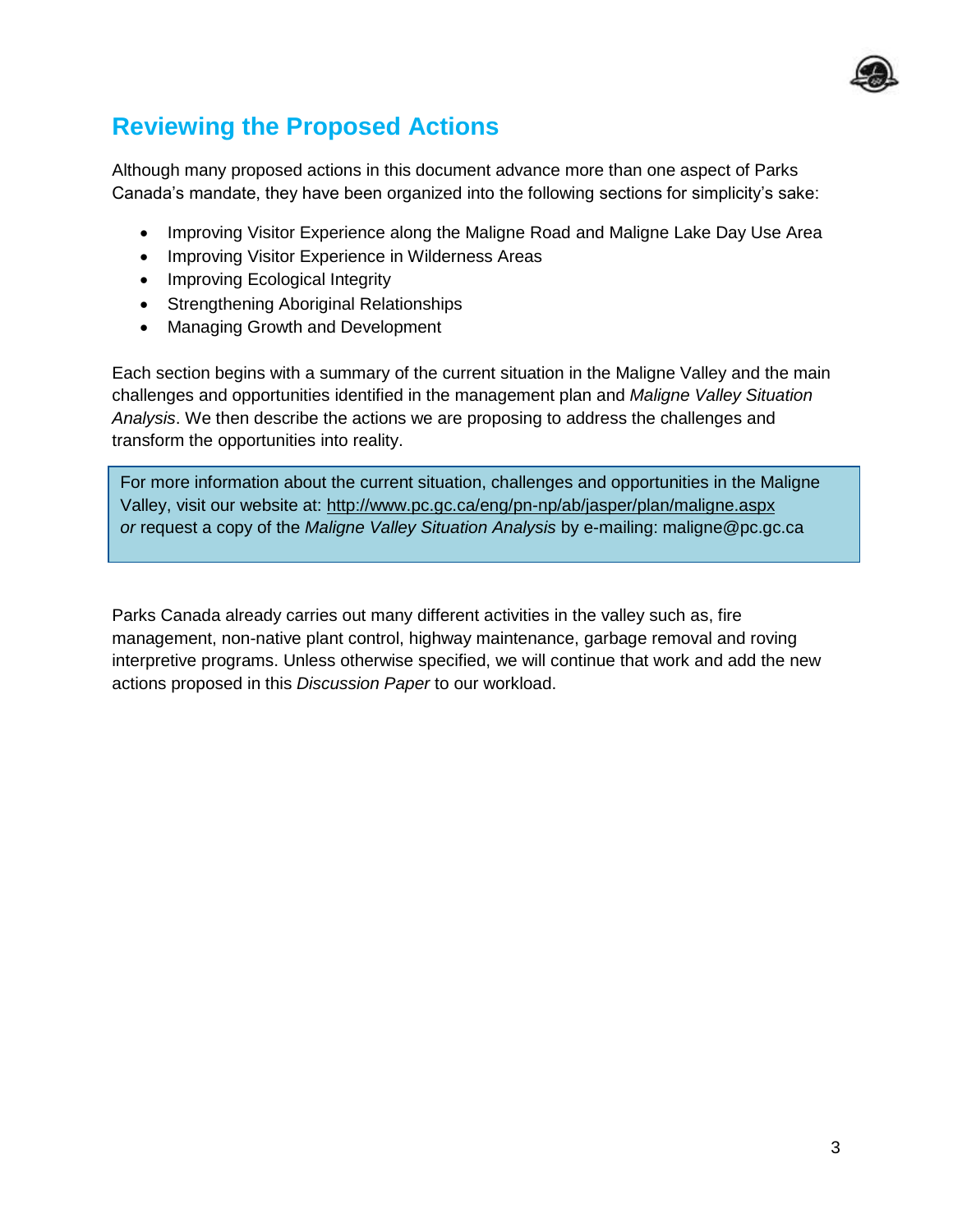

## **Improving Visitor Experience along the Maligne Valley Road**

#### **Current Situation**

The Maligne Lake Road is a scenic roadway leading into the heart of the Maligne Valley. There are 8 pull-outs and viewpoints along the road. An estimated 380,000 visitors make the trip up the Maligne Lake Road every year.

#### **Challenges**

Many of the valley's facilities and infrastructure, including the road itself, are in poor condition and need to be repaired or rebuilt. The sense of arrival to the valley is poor and signage, including interpretive panels, needs to be updated in many locations. Vegetation along the road has not been cleared in several decades and some viewpoints are obscured by trees.

Some parking lots reach or exceed their capacity at peak times in July and August and the intersection at the Moberly Bridge is often congested in late afternoon during the summer months.

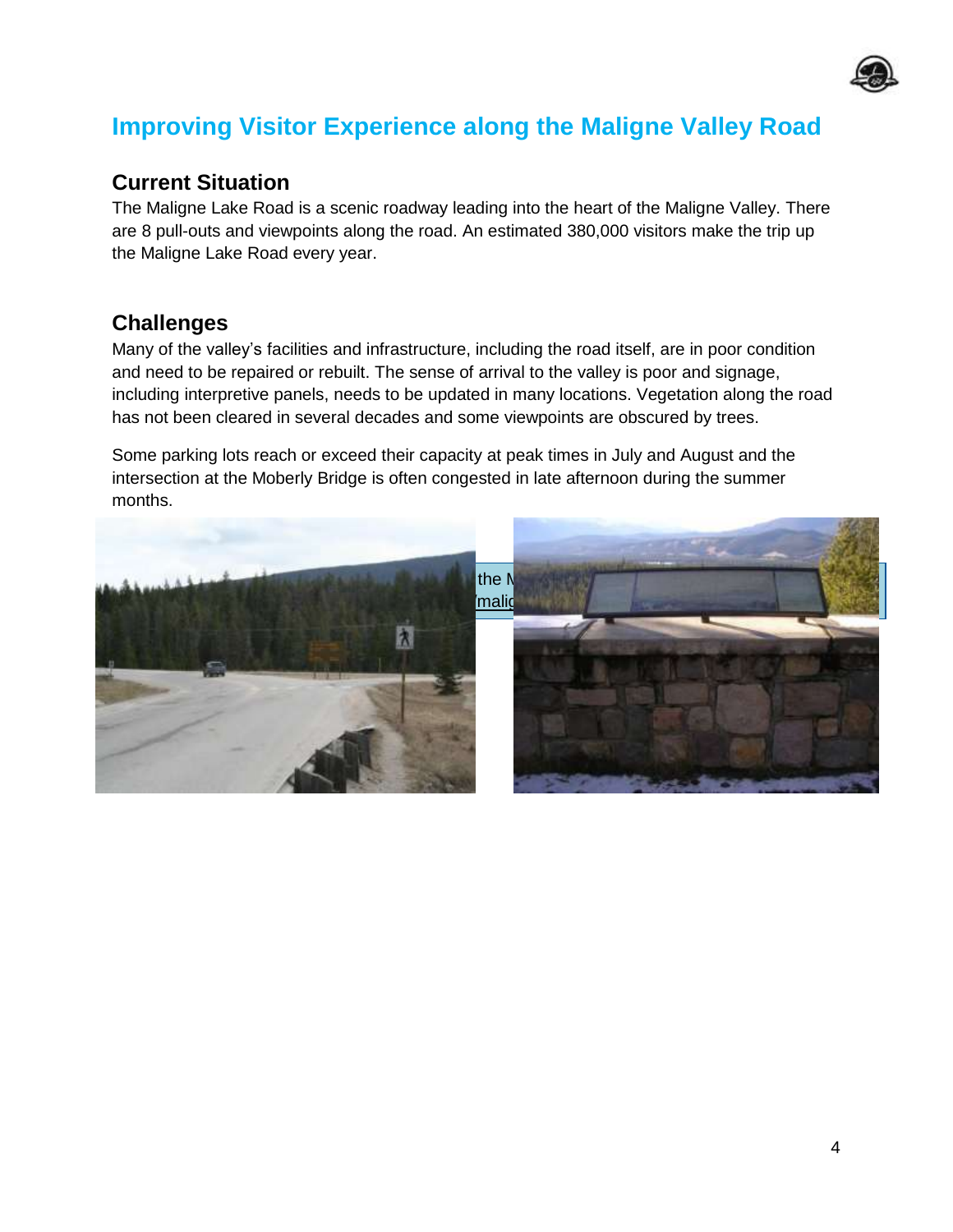

#### **New Actions**

We are proposing to **increase investment in six areas along the Maligne Lake Road**, to make the drive a more important part of the Maligne experience and encourage more stopping and exploring along the way. One of these areas, Maligne Canyon, has already received significant investment, but the other five areas need attention. Work at these locations would focus on:

- **Providing the basics** in every area: washrooms, garbage receptacles, adequate parking
- Improving **picnicking facilities**
- Providing **new, short walks or hikes**
- Installing **new interpretive panels** so that visitors can learn more about the valley's unique characteristics–its mysterious karst system, its wildlife and its colourful human history, including Aboriginal connections

Signal Trailhead has also been identified as a priority for additional investment. Pending the results of a traffic study, Parks Canada is proposing to **expand the parking area** to ease congestion in July and August and to add a basic washroom.

We also looked for opportunities to reduce investment in facilities that are no longer regularly used by visitors. The parking lot for the Watchtower trailhead—a large parking lot that is frequently empty—is one such facility. We are proposing to reduce the size of the parking lot and rehabilitate the area that was paved; this will contribute to shrinking our footprint and restoring wildlife habitat.

| <b>Spend More</b>                                                                                                                                                                                                                                                    | <b>Maintain Spending</b>                                                                                                                                                                                                         | <b>Spend Less</b>         |
|----------------------------------------------------------------------------------------------------------------------------------------------------------------------------------------------------------------------------------------------------------------------|----------------------------------------------------------------------------------------------------------------------------------------------------------------------------------------------------------------------------------|---------------------------|
| <b>First Priority</b><br>• Maligne Canyon<br>• Medicine Lake North Boat Launch<br>Parking Area and Viewpoint<br>• Maligne Lake Day Use Area<br><b>Second Priority</b><br>• Maligne Canyon Overlook<br>• Upper Maligne Picnic Area<br>• Signal Trailhead Parking Area | Lower Maligne Picnic Area<br>Beaver Creek Picnic Area<br>and Trailhead<br>Jeffrey Creek Trailhead<br><b>Skyline and Bald Hills</b><br>trailheads<br>Other pull-outs and<br>viewpoints (e.g. Arch Pull-out,<br>Big Bend Pull-out) | • Watchtower<br>Trailhead |

#### **Proposed levels of future investment for road-accessible areas in the Maligne Valley**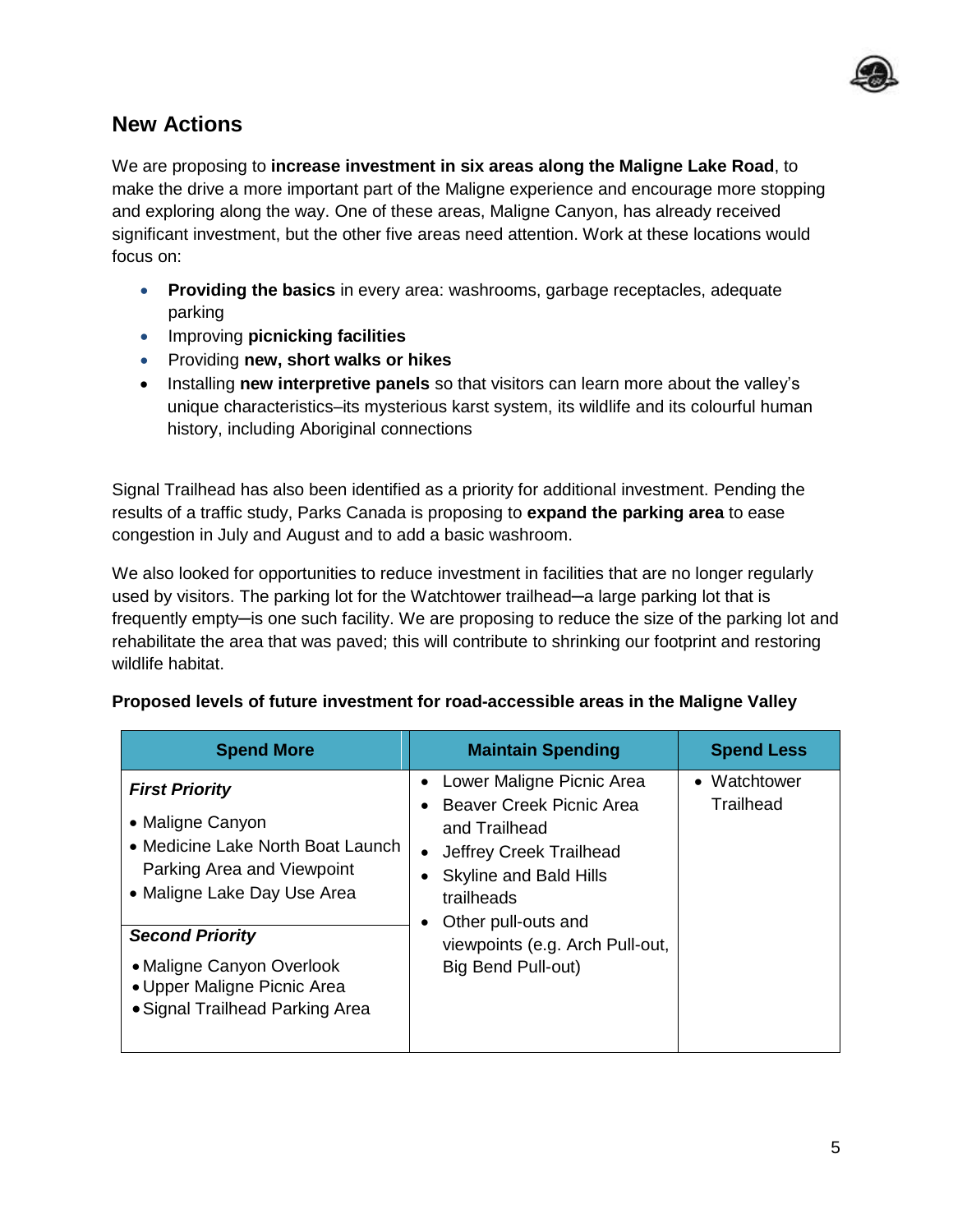

We would like to make it easier for visitors to plan their trip up the road, to know when they have entered the Maligne Valley, to find their way to opportunities that interest them, and to safely enjoy the valley, by:

- Installing a **welcome sign** at the entrance to the valley and updating **road signage**, especially at the six areas where we will be increasing investment
- Developing a **valley brochure**, highlighting main points-of-interest, similar to the Icefields Parkway brochure
- **Brushing** along the road and at viewpoints to maintain the structural integrity of the road and to make it easier for visitors to anticipate pull-outs and viewpoints
- Developing an **emergency response plan** to ensure that we are ready to manage the effects of a wildfire or debris slide along the road
- Carrying out a **traffic study** to determine the capacity of valley parking lots and areas of congestion

We are also proposing some changes to the **activities, programs and services** that we offer to visitors once they get to the valley. Many of these changes would involve other organizations, such as commercial operators, non-profit groups and Aboriginal communities. This is because delivering activities, services and programs is a group effort. We would like to encourage and collaborate with these groups to develop new visitor products and services.

- **Wildlife viewing**  We are going to provide visitors with more information about wildlife and how to view wildlife safely and respectfully; they will continue to bump into Wildlife Guardians and interpretive rovers along the road and may soon be greeted by Aboriginal Wildlife Guardians.
- **Behind-the scenes tours** We will occasionally take small groups of visitors on in-depth tours to find out more about some of the unique aspects of the valley. Perhaps they can be a Wildlife Guardian for a day or learn how Parks Canada is conserving and restoring southern mountain caribou herds in Jasper National Park.
- **Aboriginal culture** We will be exploring the potential for Aboriginal people to share



their stories about the valley or their cultural practices in ways that respect their cultural protocols. We will also look at ways to incorporate Aboriginal languages into new products, such as interpretive signs, brochures or Parks Canada's web-site.

 **New Dark sky viewing programs** – Night sky viewing is growing in popularity and the Maligne Valley offers some of the darkest, clearest skies around.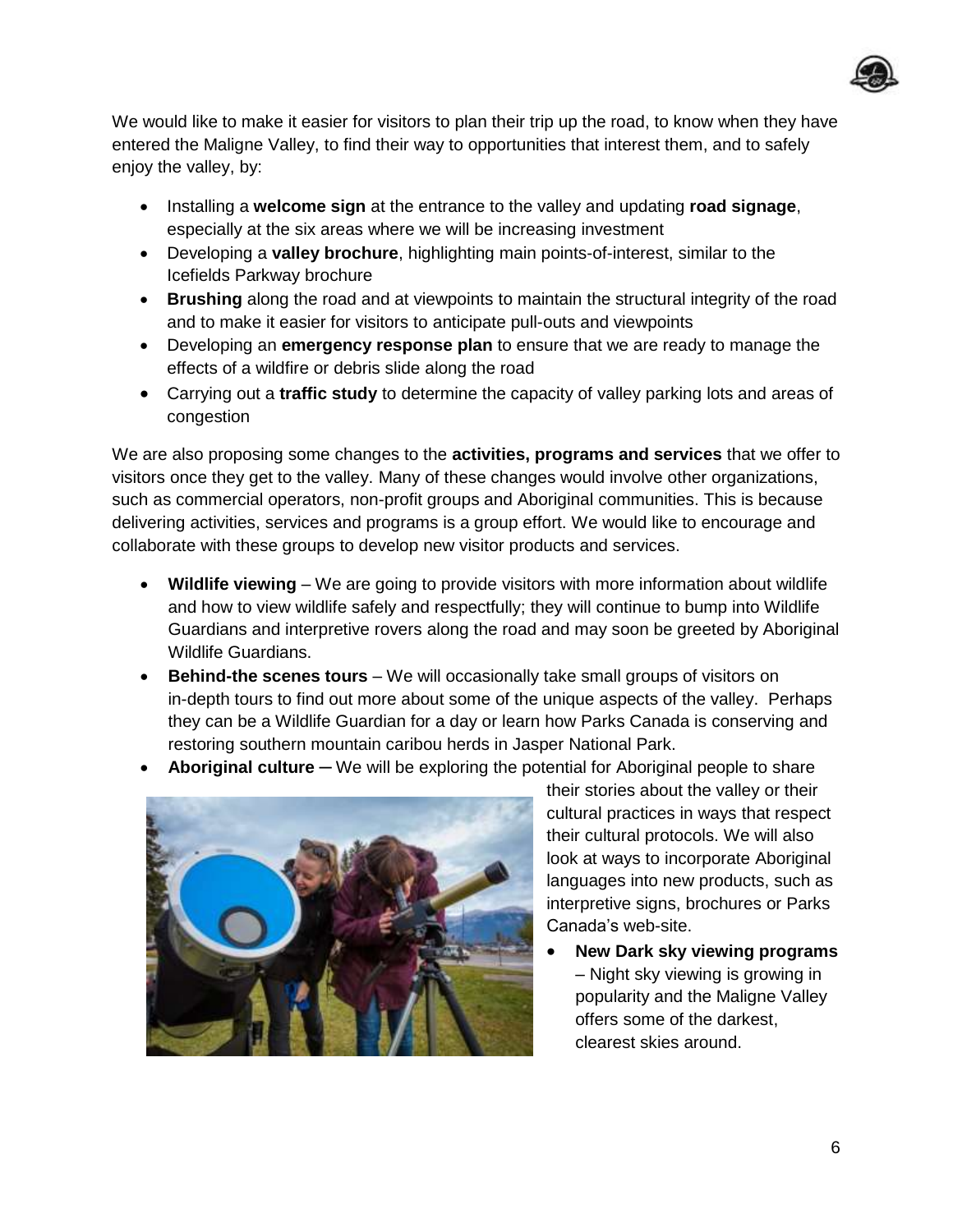

- **New self-guided products** We have lots of ideas about new ways to connect visitors with the valley and we know our partners do too. Geo-caching and valley podcasts are just a few examples of new products that could deepen visitor appreciation for this special place.
- **Small group bookings** We would like to allow visitors to book part of the Maligne Canyon Overlook, an under-used viewpoint near Maligne Canyon, for small group events, such as weddings and family reunions.

## **Improving Visitor Experience in Wilderness Areas**

## **Current Situation**

92% of the Maligne Valley is wilderness, with 99 km of maintained trails, 10 wilderness campgrounds and valuable habitat for a variety of sensitive wildlife species. Parks Canada carefully manages these areas—providing a range of opportunities to enjoy a view of iconic Maligne Lake, to explore the subalpine forests of the valley or its alpine meadows for a few hours or a few days, while ensuring that their wilderness character is unimpaired.

For more information on Visitor Experience in the Maligne Valley, please visit: http://www.pc.gc.ca/eng/pn-np/ab/jasper/plan/maligne/experiencevisiteur-visitorexperience.aspx

## **Challenges**

Although popular wilderness opportunities, such as the Skyline Trail and Maligne Lake campgrounds are priorities for investment, Parks Canada is rationalizing its investments for all wilderness trails and facilities (e.g. wilderness campgrounds) so that it matches the level of service visitors have come to expect and what the Agency can afford.



A good start to improving visitor experience for all wilderness users has been made with the installation of new trailhead kiosks and providing engaging information about wilderness opportunities in print and on-line.

Visitors can already choose from many different wilderness activities, especially in summer, and we would like to maintain the high level of visitor satisfaction. In addition, we would like to update some wilderness facilities and services to make an outing in the Maligne wilderness more appealing to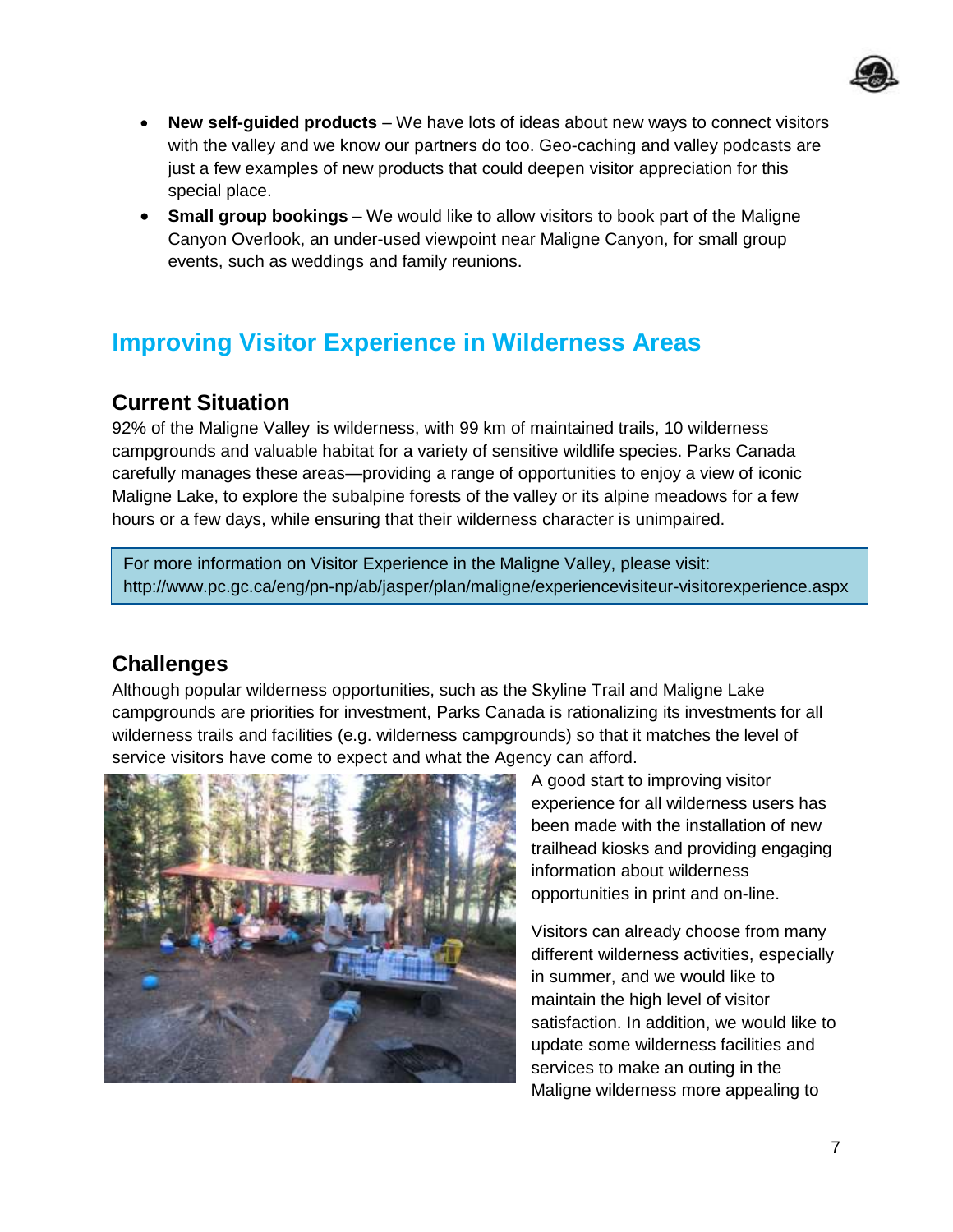

younger Canadians and families, new Canadians and visitors who are new to exploring wilderness.

## **New Actions**

We would like to make some changes to our **wilderness infrastructure and facilities,** to ensure that they are financially sustainable and contribute to ecological objectives. We are going to spend more money in some wilderness areas, and spend less in others. Over the longterm, this will result in a higher level of service in the most popular wilderness areas of the valley, such as the network of day trails at the north end of Maligne Lake, and the Skyline and Jacques Lake trails. We will no longer maintain Watchtower and Henry McLeod trails; these trails have not been cleared for several years now.

We have already committed to some changes, such as adding a new family-oriented boataccessible campground on Maligne Lake at Hidden Cove, an initiative that was implemented this summer (2014).

In addition to general improvements to trails and campgrounds along the Skyline, on Maligne and Jacques lakes, we are proposing to:

- Take eight campsites along the Skyline that receive little use currently (at Evelyn Creek and Watchtower) and move them to more popular campgrounds (e.g. Tekarra, Snowbowl, Curator) – this should make it easier for visitors to book campgrounds in the order they prefer
- Decommission obsolete campgrounds (see table below for examples)

#### **Proposed levels of investment for wilderness areas in the Maligne Valley**

| <b>Spend More</b>                                                                                                                                                                                                                                                                                                                             | <b>Maintain Spending</b>                                                                                | <b>Spend Less</b>                                                                                                                                                                                                                          |
|-----------------------------------------------------------------------------------------------------------------------------------------------------------------------------------------------------------------------------------------------------------------------------------------------------------------------------------------------|---------------------------------------------------------------------------------------------------------|--------------------------------------------------------------------------------------------------------------------------------------------------------------------------------------------------------------------------------------------|
| Existing day hiking trails (e.g.<br>$\bullet$<br>Bald Hills, Opal Hills, Moose<br>Lake Loop, Mary Schaeffer<br>Loop)<br>Skyline and Jacques Lake<br>trails<br>Campgrounds:<br>٠<br>Snowbowl<br>Curator<br>Tekarra<br><b>Little Shovel</b><br>Signal Mountain<br><b>Hidden Cove</b><br>Fisherman's Bay<br><b>Coronet Creek</b><br>Jacques Lake | Boat-accessible picnic<br>$\bullet$<br>areas on Maligne Lake<br>Beaver Lake picnic<br>$\bullet$<br>area | • Watchtower and Henry<br>McLeod trails<br>Decommission:<br>Maligne Pass<br>٠<br>campgrounds (with the<br>exception of Avalanche<br>Campground)<br>Watchtower<br>$\bullet$<br>Campground<br><b>Evelyn Creek</b><br>$\bullet$<br>Campground |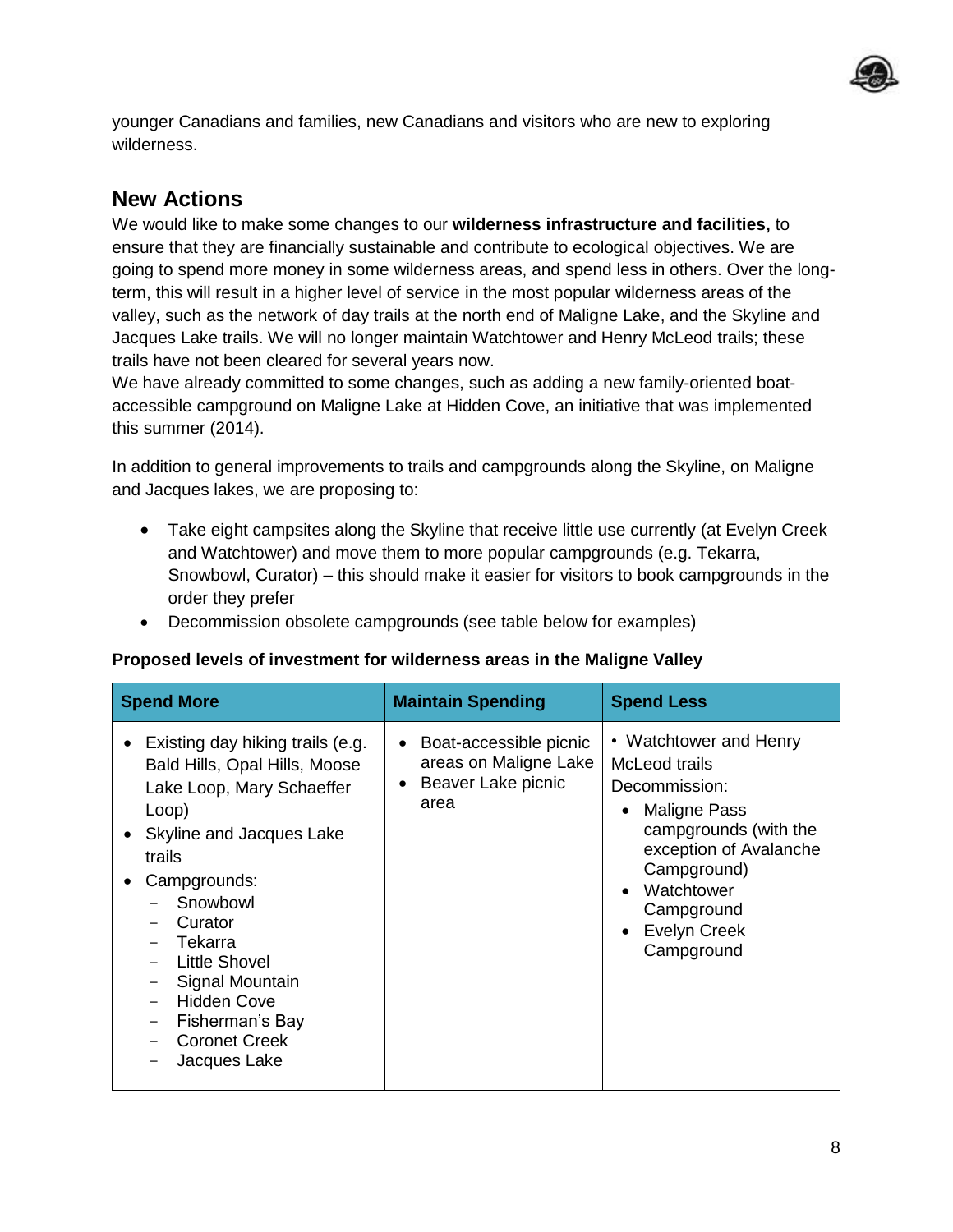

• Increase fees for overnight use to better reflect the costs of servicing outhouses and maintaining access (subject to fee amendment and approval process)

We are also proposing some changes to wilderness activities and services. Some of these changes can be made by Parks Canada and some will involve other groups who operate in the valley. We would like to:

- Refresh boating options on Maligne Lake–this would involve working with a cross section of commercial operators to offer a greater variety of guided boating activities (e.g. learn-to-paddle programs, specialty interpretive tours, guided overnight trips) or services
- Identify and promote more snowshoeing, winter walking and non-track-set skiing opportunities at the north end of the valley (i.e. around the north end of Medicine Lake and the Maligne Canyon area). We are proposing changes to winter recreational access in some areas of the valley to support caribou recovery. We hope that developing some new opportunities in areas outside of caribou habitat will lessen the impact of these changes on recreational users.

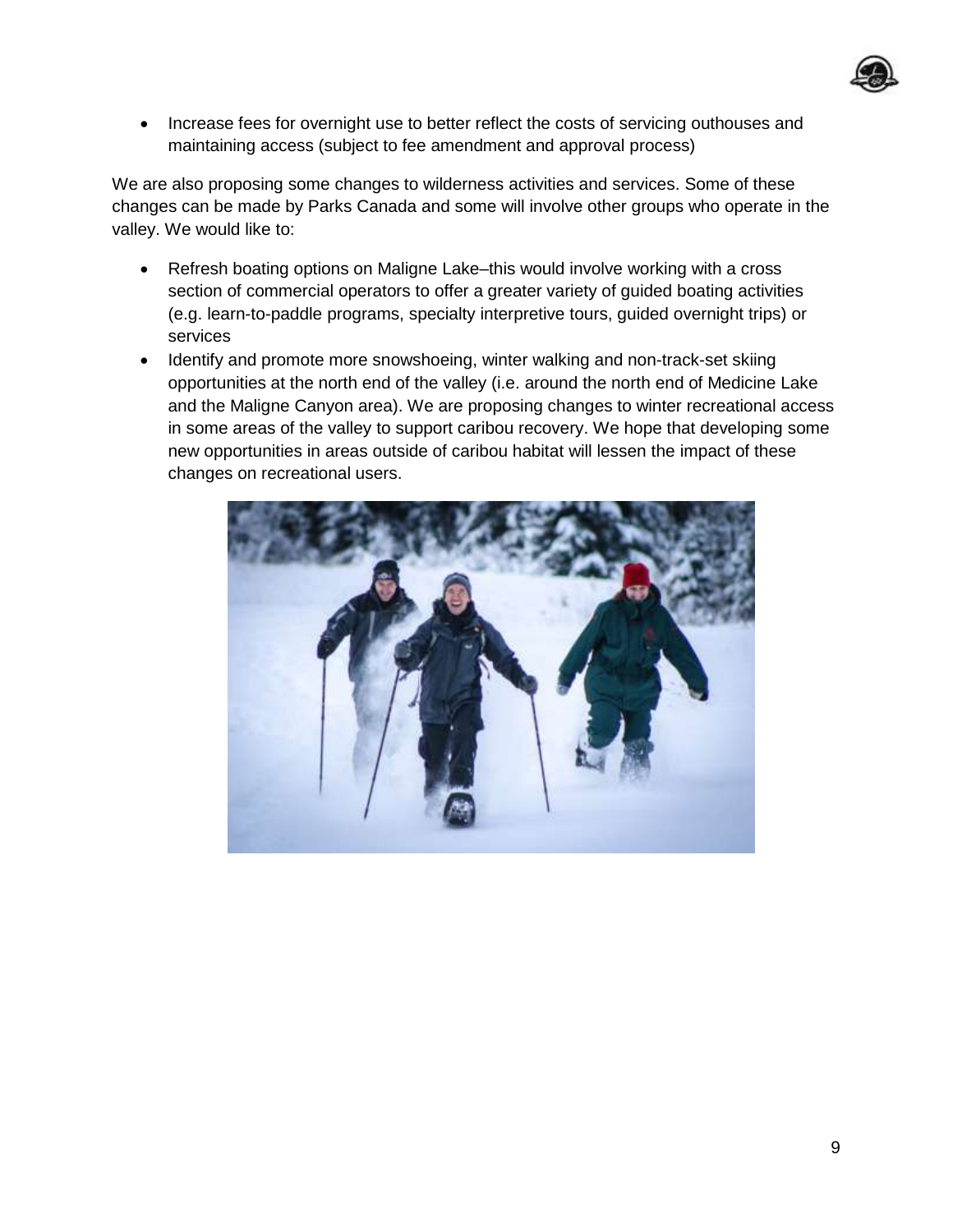

# **Improving Ecological Integrity**

#### **Current Situation**

- The Maligne Valley is home to a number of sensitive species, including woodland caribou, grizzly bears, Harlequin Ducks and black swifts.
- The future of woodland caribou is the most pressing resource conservation issue in the Maligne Valley. Of the four herds in the park, the herd that lives in the Maligne Valley is the smallest, with only five animals sighted during population surveys in fall 2013 and one confirmed mortality during winter 2014.
- On June 3, 2014, the final federal *Recovery Strategy for the Woodland Caribou, Southern Mountain population (Rangifer tarandus caribou) in Canada* was released. Parks Canada now has a legal obligation to implement critical habitat protection measures.
- It is estimated that between 5 and 10 grizzly bears use the valley every year.
- The Maligne Valley is a popular destination for wildlife viewing with grizzly bears, black bears, bighorn sheep, moose, deer and, formerly, caribou commonly seen right along the road. Wildlife jams (traffic jams caused when motorists stop to view wildlife along the road) are common in the summer months.

For more information on Ecological Integrity in the Maligne Valley, please visit: <http://www.pc.gc.ca/eng/pn-np/ab/jasper/plan/maligne/ie-ei.aspx>For more information on the federal recovery strategy for southern mountain caribou, please visit: http://www.sararegistry.gc.ca/document/default\_e.cfm?documentID=1309

## **Challenges**

Without action, caribou are unlikely to persist in the Maligne Valley. Five threats to caribou have been identified and are the focus of management actions:

- Altered predator/prey dynamics—resulting from high wolf populations brought on by an overabundance of elk in the area.
- Facilitated predator access (e.g. packed winter trails and plowed roads), which has made it easier for wolves to travel into caribou habitat in winter
- Direct human disturbance of caribou (e.g. road mortality, aircraft overflights)
- Loss of caribou habitat, which could result, for example, if a wildfire occurred
- Small population effects (species with small populations are more vulnerable to inbreeding, diseases and catastrophic events)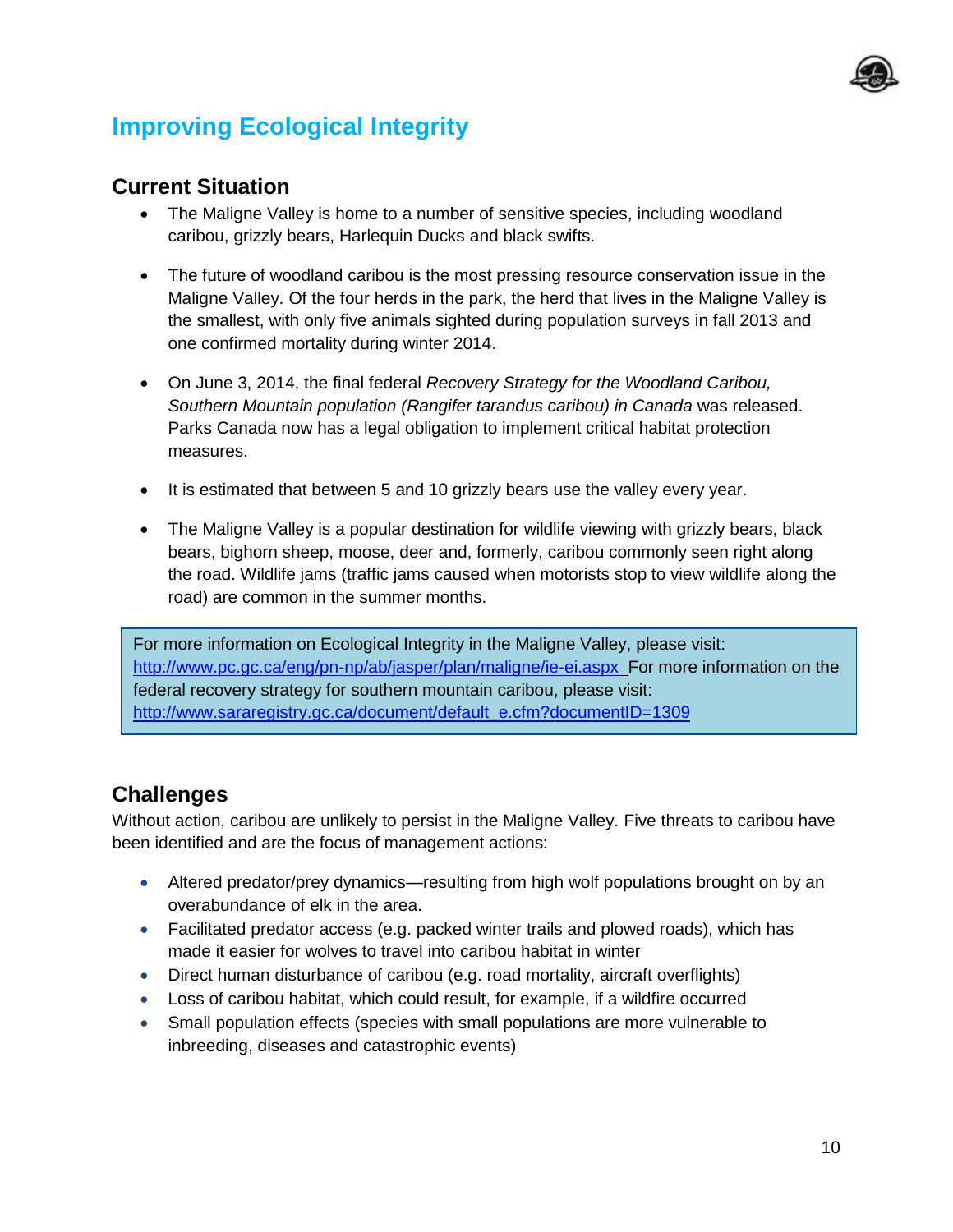

Grizzly bears need large areas where they can forage and meet other life requirements relatively undisturbed by people. Displacement (when bears leave an area because they have been disturbed by people) and habituation (when bears lose their natural wariness of people) are the main threats to bears in the Maligne Valley. Although the valley is busy during the summer, bears can use high quality habitat at quieter times of the year and in more remote areas of the valley. The ability to move freely between areas of important habitat is critical for the long-term survival of bears and many other species. Several areas, or pinch points, where wildlife movement is constrained by steep terrain, human facilities or activities have been identified.



Traffic jams caused by wildlife viewing can increase the potential for wildlife habituation and make it difficult for visitors at the back of the jam to view animals or get to where they need to go. Parks Canada has park staff dedicated to managing wildlife viewing opportunities and communicates wildlife information in many different ways (e.g. through brochures, on-line), but not all visitors are receiving or heeding this information.

#### **New Actions**

#### **Caribou**

Two new actions have been proposed to address threats facing caribou in the Maligne Valley. With the release of the final federal *Recovery Strategy for Woodland Caribou, Southern Mountain Populations*, Parks Canada is re-evaluating these actions to ensure they meet the obligations of both the *Recovery Strategy* and critical habitat protection under the *Species at Risk Act*. These actions, in addition to existing initiatives, aim to reduce or eliminate all five threats to caribou. Current actions include road signs in the valley to reduce the risk of collision by reminding visitors to follow the 60 km/h speed limit and fire plans that account for caribou habitat requirements.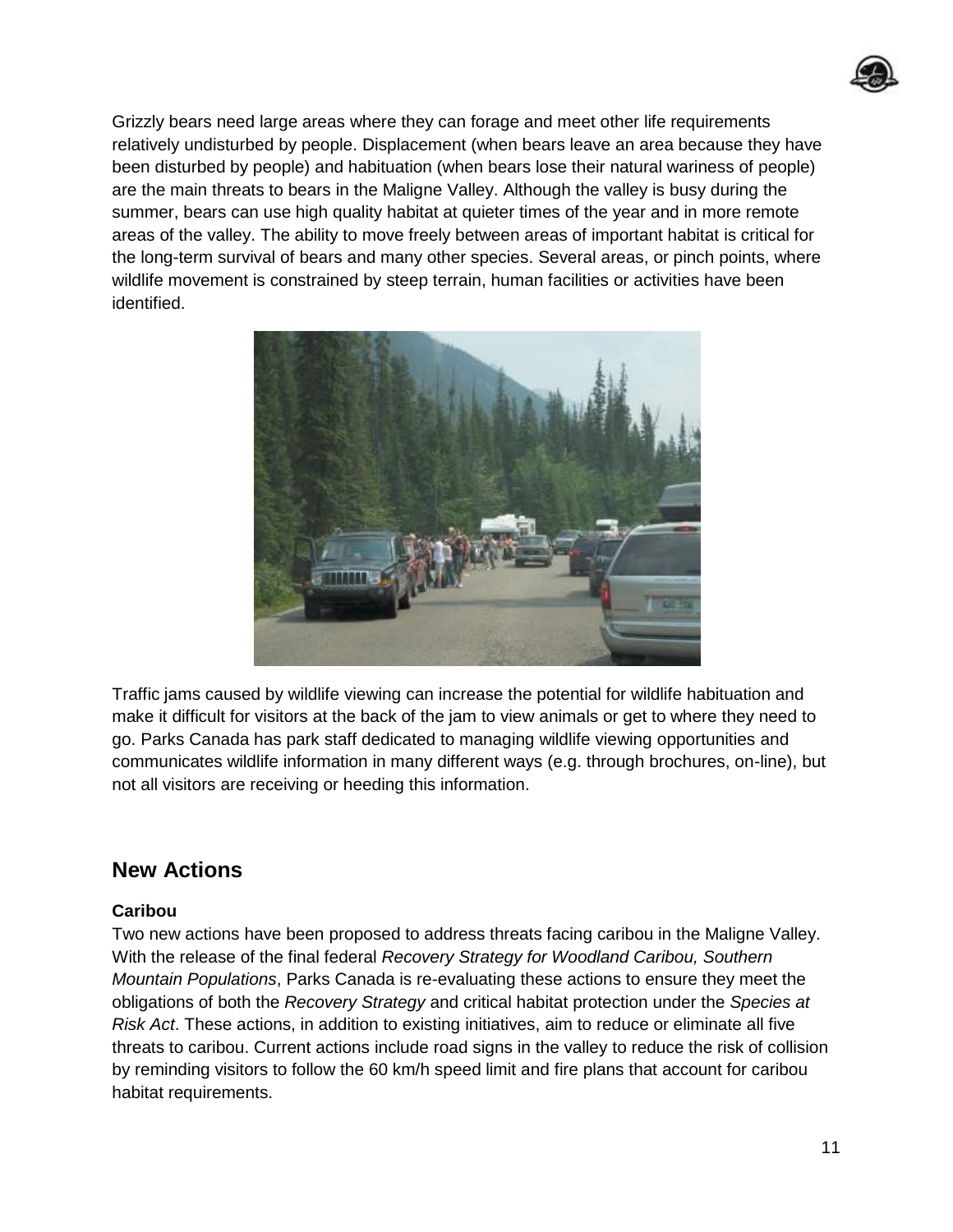

In brief, the proposed actions are to:

- **Manage winter recreational access to critical caribou habitat** in the Maligne Valley to make it harder for wolves to travel into critical habitat
- **Consider the Maligne Herd** as a candidate herd for augmentation, bringing in caribou bred in captivity–this will lessen the risk that the entire herd will be impacted by a random event like an avalanche or predation

Further details on these actions will be made available as they are confirmed.

The Parks Canada led *Conservation Strategy for Southern Mountain Caribou in Canada's National Parks* (2011) has guided management decisions in Jasper National Park since its completion in 2011. Under the auspices of the *Conservation Strategy*, Parks Canada finalized decisions regarding winter recreational access to caribou habitat in several areas of Jasper National Park (e.g. Tonquin Valley) in 2013. At the same time, Parks Canada began evaluating similar actions to better protect caribou in the Maligne Valley as part of the Maligne Valley Implementation Strategy.

The 2014 *Recovery Strategy for the Woodland Caribou, Southern Mountain population (Rangifer tarandus caribou) in Canada* (June 2014) identifies activities likely to result in the destruction of critical habitat, including facilitated predator access. Parks Canada is now reevaluating the actions developed for the Maligne Valley to reduce predator access to ensure they meet our legal obligations under the *Recovery Strategy* and *Species-at-Risk Act*. Details on this action will be made available once this evaluation is complete.

Despite attempts to improve conditions for caribou in the mid-2000's, the Maligne caribou herd has continued to decline. The herd is now so small that it is not expected to survive without the translocation of caribou from an outside source. Herd augmentation has been identified in the federal *Recovery Strategy* as a viable management tool to address the threat of small population size. Parks Canada is working with partners to determine how best to carry out a proposed caribou captive breeding and herd



augmentation program. A captive breeding centre will be established at an animal care institution outside of the park, and will provide source animals for Southern Mountain caribou herds that are in need of a boost in numbers. The Maligne Valley would likely be considered for augmentation given the intact habitat, low number of caribou, and the potential to manage threats to the population.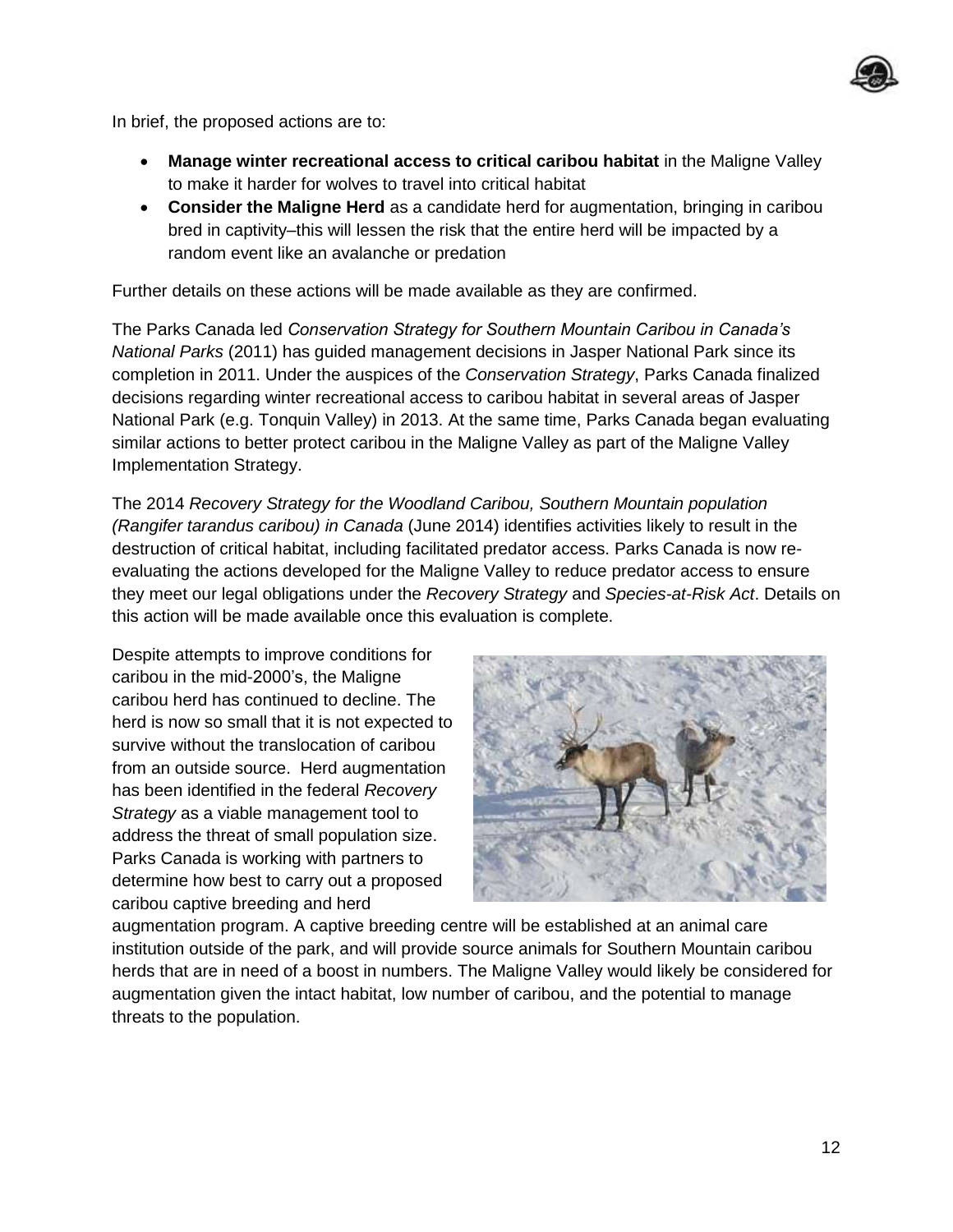

#### **Grizzly Bears**

Several actions are proposed to improve the situation for grizzly bears, by lessening displacement of bears from important habitats, making wildlife movement through pinch points easier, and reducing bear habituation and the risk of surprise encounters between bears and people:

- **Adjust trails and wilderness campgrounds** in some areas to reduce the risk of bearhuman conflicts (e.g. trail brushing south of Evelyn Creek so that it is less likely that hikers will bump into bears at close quarters, relocating several campsites at Fisherman's Bay away from an area that bears frequently move through).
- Post a **permanent bear warning for Opal Hills** hikers can ensure their safety and give bears the space they need by carrying bear spray, travelling in groups of four or more, and avoiding the trail in early morning and evening
- **Remove obsolete facilities from pinch points**–the facilities we have identified are Beaver Creek Patrol Cabin, Beaver Creek Public Horse Corrals, Maligne Lake Public Horse Corrals and Parks Canada pasture, and the Scout Camp (adjacent to the Bald Hills road).



#### **Wildlife Viewing**

The following actions would make use of existing programs, and new printed materials and signs in the Maligne Valley to deliver better wildlife information to visitors and promote appropriate wildlife viewing behaviours by:

- Incorporating information about **wildlife viewing etiquette** in new interpretive media and orientation materials (e.g. valley brochure).
- Maintaining or expanding the **Wildlife Guardian program** (e.g. lengthening the season, currently from June to August, partnering with an interested Aboriginal community to provide more Wildlife Guardians in the valley)
- Look at **techniques to make the program more effective** (e.g. using a shortwave radio to broadcast wildlife messages to cars as they arrive at wildlife jams).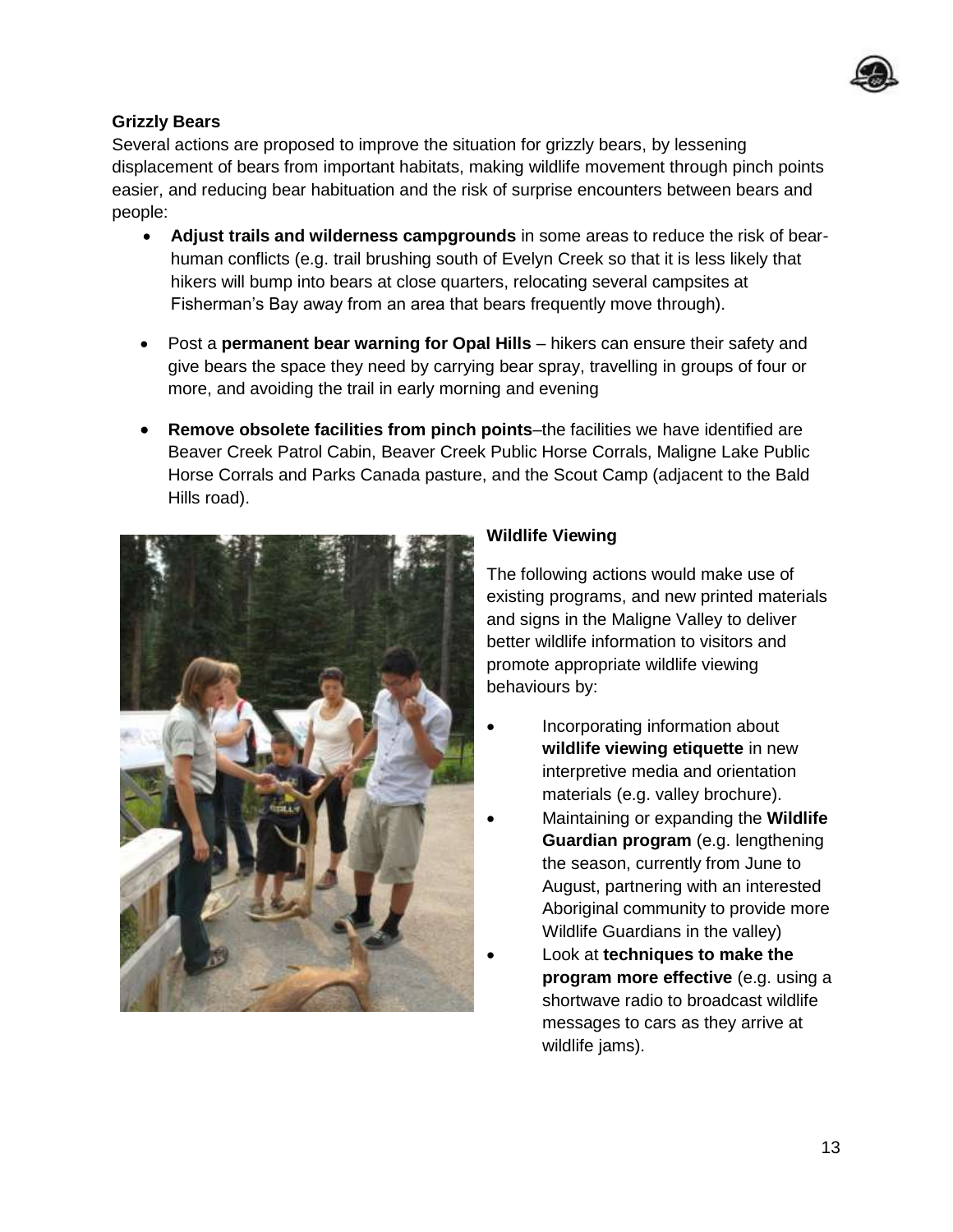

# **Strengthening Aboriginal Relationships**

## **Current Situation**

Over 20 Aboriginal communities have historic ties to Jasper National Park; some of them also have connections to the Maligne Valley. Several Aboriginal communities have identified cultural areas and activities within the valley, mainly at its north end, and it is likely that Aboriginal people harvested in the area from time to time.

## **Challenges and Opportunities**

Although the story of Samson Beaver and Mary Schaeffer is well-known, our knowledge of past Aboriginal use of the valley is limited. There is an opportunity to celebrate historic ties and, in some cases, reconnect Aboriginal communities with the Maligne Valley, and to collaborate with communities in stewarding the valley and welcoming visitors to a landscape that is part of their heritage and identity.



#### **New Actions**

A number of proposed actions have been mentioned in previous sections:

- Exploring opportunities to **share Aboriginal stories or cultural practices** and incorporate **Aboriginal language** into interpretive media
- Partnering with an interested Aboriginal community to enhance delivery of the Wildlife Guardians program.

Additionally, we would also like to **improve our knowledge of traditional use of the valley**. This would involve working with interested communities or organizations to gather more information.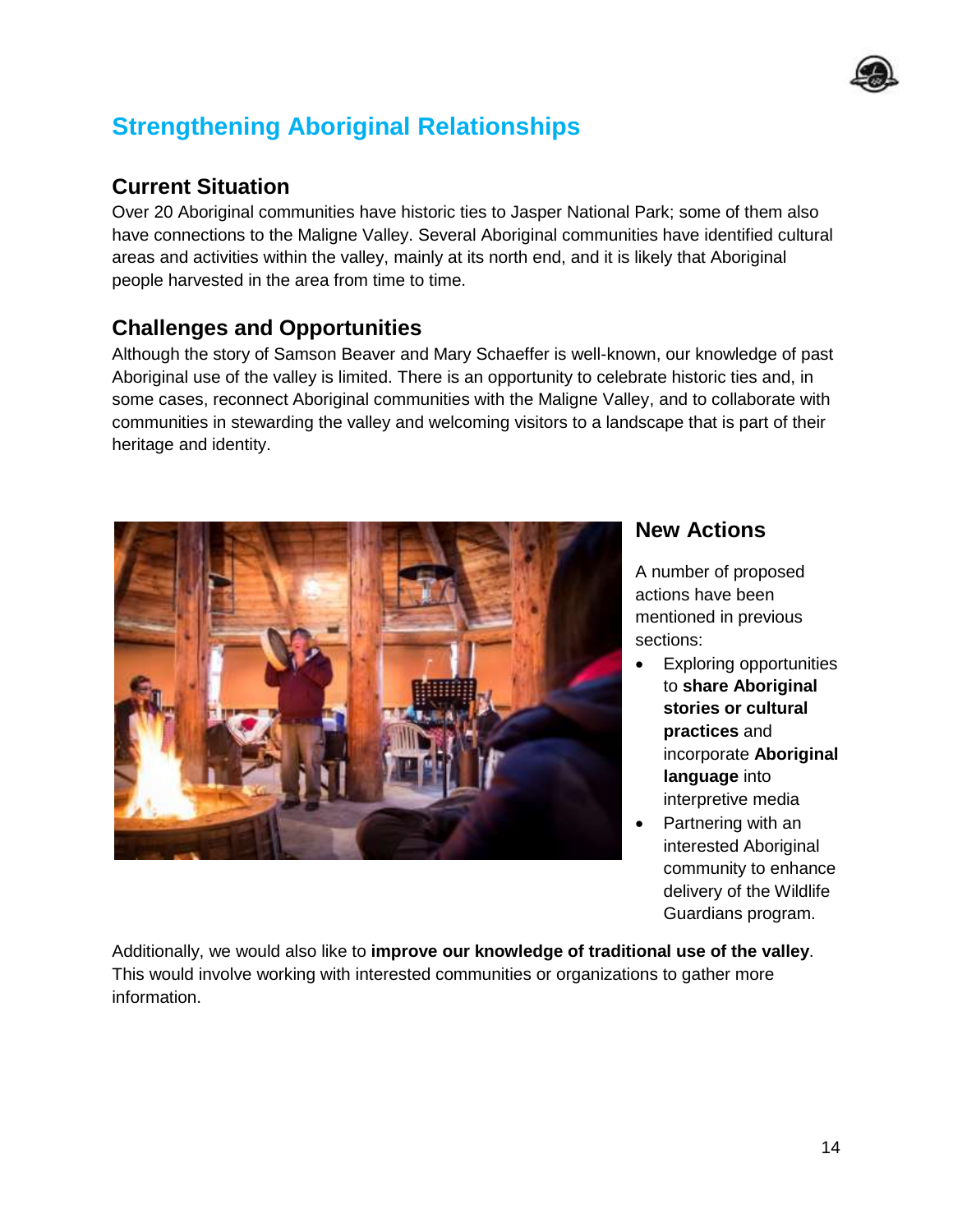

# **Managing Growth and Development**

## **Current Situation**

Many different commercial operators, non-profit organizations and individuals deliver programs and services to promote public appreciation and understanding of the Maligne Valley, and to protect its cultural and natural resources. While Parks Canada provides the majority of facilities and infrastructure in the valley, some organizations, such as Maligne Tours and Hostelling International, provide major visitor facilities as well.

Parks Canada uses a variety of legal and policy instruments to manage commercial and noncommercial facilities and activities in the Maligne Valley, including: the park management plan and land use zoning, leases and licenses, regulations, directives and guidelines, such as the guidelines for the redevelopment of outlying commercial accommodations. We manage large areas of the valley for a spectrum of wilderness experiences requiring minimal or no facilities, and for low to moderate levels of human use, in order to maintain ecological integrity.

Several environmental stewardship initiatives have been implemented in the recent past, such as recycling at the Maligne Lake Day Use Area. Parks Canada's station at Maligne Lake now operates on a sophisticated solar power system, eliminating use of a fossil fuel generator except for emergency back-up.

## **Challenges and Opportunities**

There are many opportunities for Parks Canada and third parties to reduce the environmental impacts of their operations in the valley, expand stewardship initiatives and showcase stewardship efforts to the public.

Maligne Tours approached Parks Canada in 2012 with several ideas for redeveloping their facilities and operations at the north end of Maligne Lake. In early 2013, Parks Canada provided

guidance to Maligne Tours to prepare and submit a conceptual redevelopment proposal for consideration, with opportunities for public and Aboriginal review and comment, concurrent with the development of the Maligne Valley Implementation Strategy.

Maligne Tours conducted a program of public and Aboriginal engagement in support of their proposal in fall 2013. Parks Canada announced the results of decision-making about Maligne Tours' conceptual proposal in July 2014.



Parks Canada accepted 13 of the 14 proposal elements, including tent cabins, specialized boat tours, a wildlife-themed children's maze, storytelling programs and exhibits, for further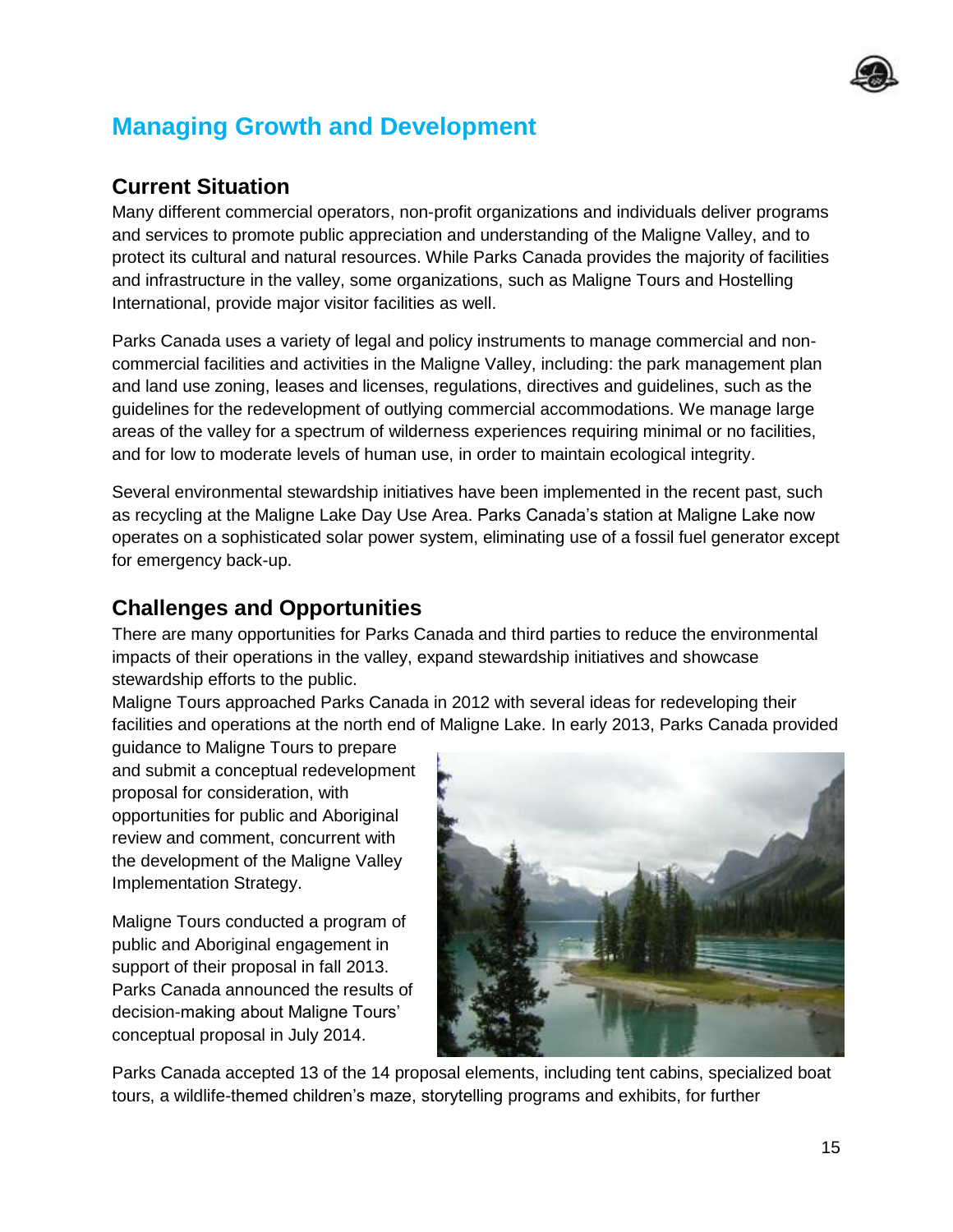

consideration. Parks Canada determined that the heritage-themed roofed accommodation would not proceed for further consideration.

Should Maligne Tours decide to advance all or some of the approved elements, the elements will enter the development review process, with requirements for design-level plans, environmental assessment, and further opportunities for public and Aboriginal review and comment regarding the environmental assessment. Advancing the concept of tent cabins for more detailed review would require a management plan amendment to allow for release of the necessary lands.

#### **New Actions**

Parks Canada is proposing to:

- **Work with Maligne Tours to update their visitor facilities and operations** at Maligne Lake, while ensuring all facilities, activities and services are consistent with Parks Canada's legislative and policy framework, meet objectives or criteria set out in the management plan, complement the valley's wilderness setting and contribute to learning and experiential outcomes.
- Encourage valley operators to **develop environmental stewardship strategies** for their facilities and operations. An environmental stewardship strategy can cover a variety of topics, including, but not limited to, sewage treatment, night-time lighting, noise reduction and solid waste management and identifies actions or strategies to reduce a facility's environmental footprint.
- **Restore a wetland at Beaver Lake.** A small dam was installed decades ago at the outlet of Beaver Lake to raise the water level when the lake was stocked for fishing. Removing the dam would restore the lake levels to their historic condition (a sedge fen surrounding a small pond and creek). This would in turn create more moose, songbird and amphibian habitat, and could improve fish spawning and movement.
- **Expand the recycling program** from the Maligne Lake Day Use Area and Maligne Canyon First Parking Lot to other day use areas in the valley.
- Look at ways to **improve human waste management** in wilderness areas of the valley. There are numerous new technologies that we could investigate, such as urine and black water separation and composting toilets.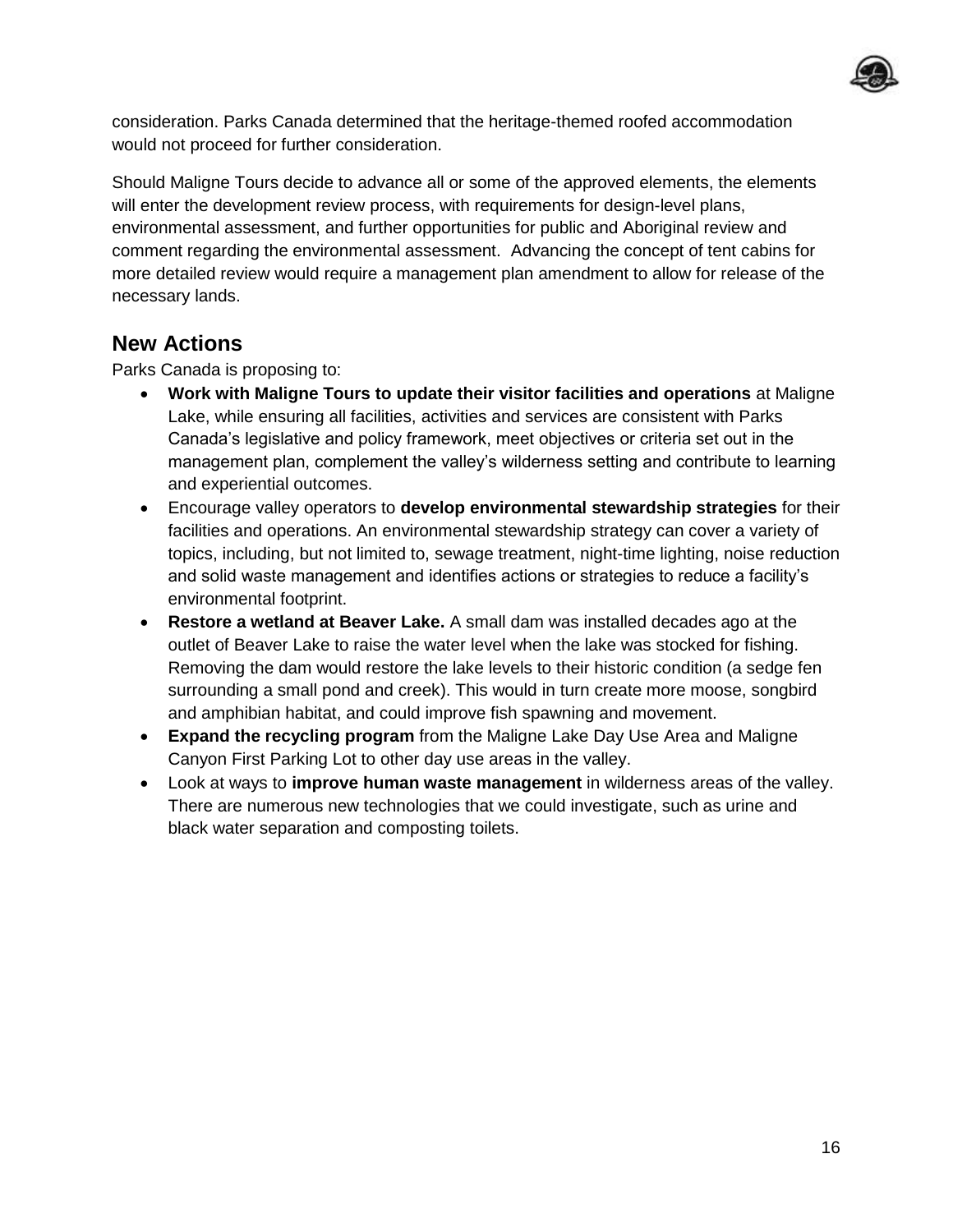

## **Other Potential Future Actions**

There are a few other potential actions we might look at in the future, depending on the results of implementation of the actions described in the preceding pages of this discussion paper. Although we are not proposing these actions at this time, we are interested in your feedback about the potential benefits and impacts of these ideas.

Once campsites have been moved from Evelyn Creek and Watchtower campgrounds to Tekarra, Curator and/or Snowbowl, Parks Canada could evaluate the following actions to determine their potential benefits, drawbacks and feasibility:

 **Adding cook or poor weather shelters to campgrounds on the Skyline Trail**.

Weather on the Skyline Trail can be unpredictable. Shelters can increase visitor safety, concentrate visitor impacts and appeal to some of the visitors we are trying to reach.

 **Relocating Snowbowl Campground to a higher, drier area.**

Snowbowl Campground is currently located in a wet, buggy area. Moving it to a higher, drier area could improve



the visitor experience and reduce impacts on soil and vegetation.

 **Increasing the number of campsites at Fisherman's Bay and Coronet Creek campgrounds or establishing a fourth boat-accessible campground on the lake.** Fisherman's Bay and Coronet Creek are both popular campgrounds that are frequently fully booked. Visitors would likely welcome greater accessibility, as long as it does not impact the wilderness experience or ecological integrity.

Several new actions are proposed in this strategy to improve habitat security for grizzly bears and reduce the potential for habituation and bear-human conflict. Two other actions that Parks Canada might consider in future, depending on the results of implementation of the actions proposed on p. 13, are:

 **Explore ways to make human activity more predictable for bears in and around the Maligne Day Use Area.** 

We can make human activity more predictable in a number of ways: through design (e.g. adjusting trails, introducing mass transit), education (voluntary timing restrictions) or enforcement (e.g. mandatory seasonal closures).